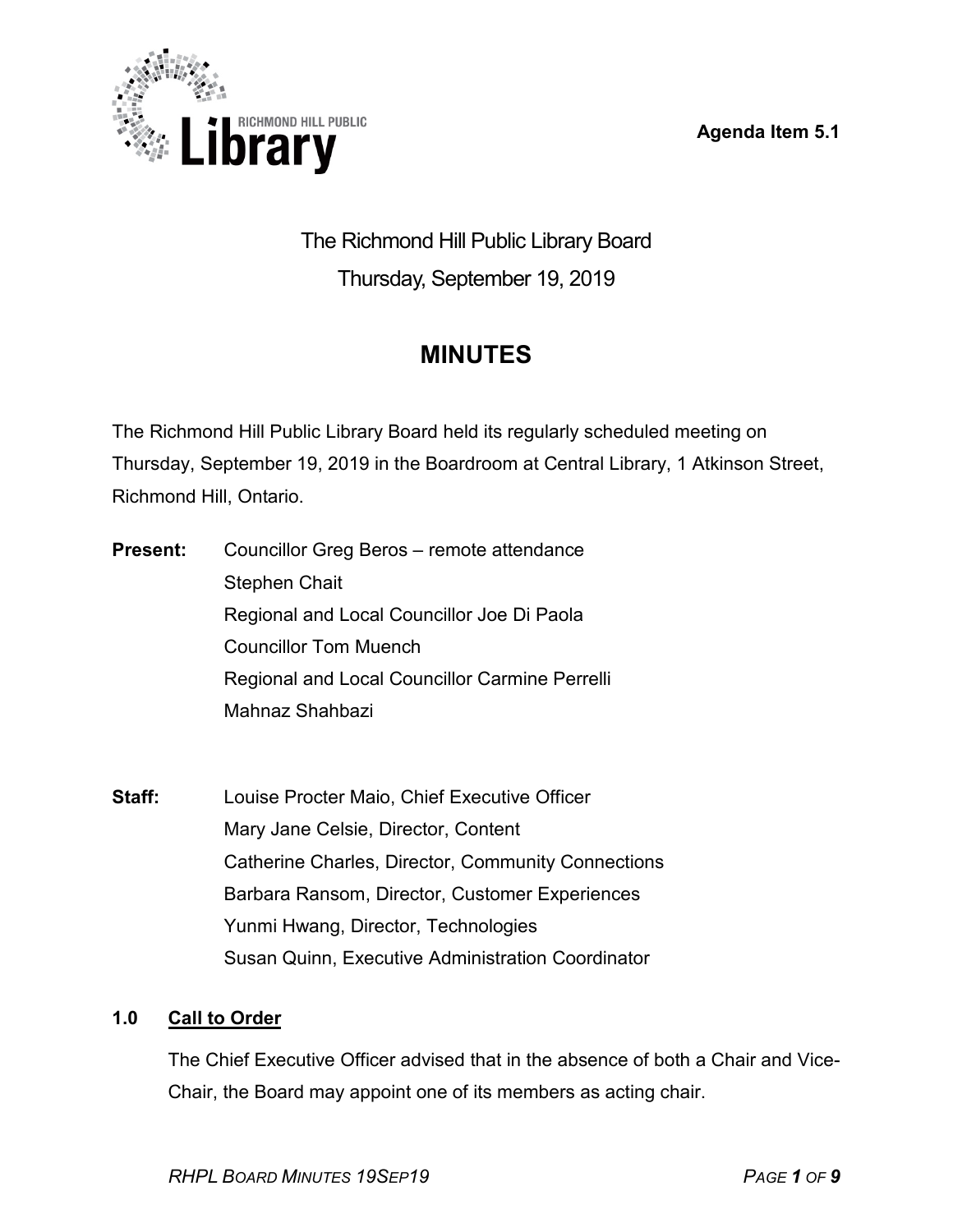# **Motion:**

19:73

#### **Moved By:**

Regional and Local Councillor C. Perrelli

# **Seconded by:**

Councillor T. Muench

**THAT** Regional and Local Councillor J. Di Paola be appointed Acting Chair for the September 19, 2019 Meeting of the Library Board.

# **CARRIED**

The Acting Chair, Regional and Local Councillor J. Di Paola, called the meeting to order at 7:31 p.m.

# **2.0 Regrets**

David Bishop

# **3.0 Adoption of Agenda**

**Motion:**

19:74

# **Moved By:**

Regional and Local Councillor C. Perrelli

#### **Seconded by:**

M. Shahbazi

**THAT** the Agenda of September 19, 2019 be adopted.

#### **CARRIED**

# **4.0 Disclosure of Pecuniary Interest and the General Nature Thereof**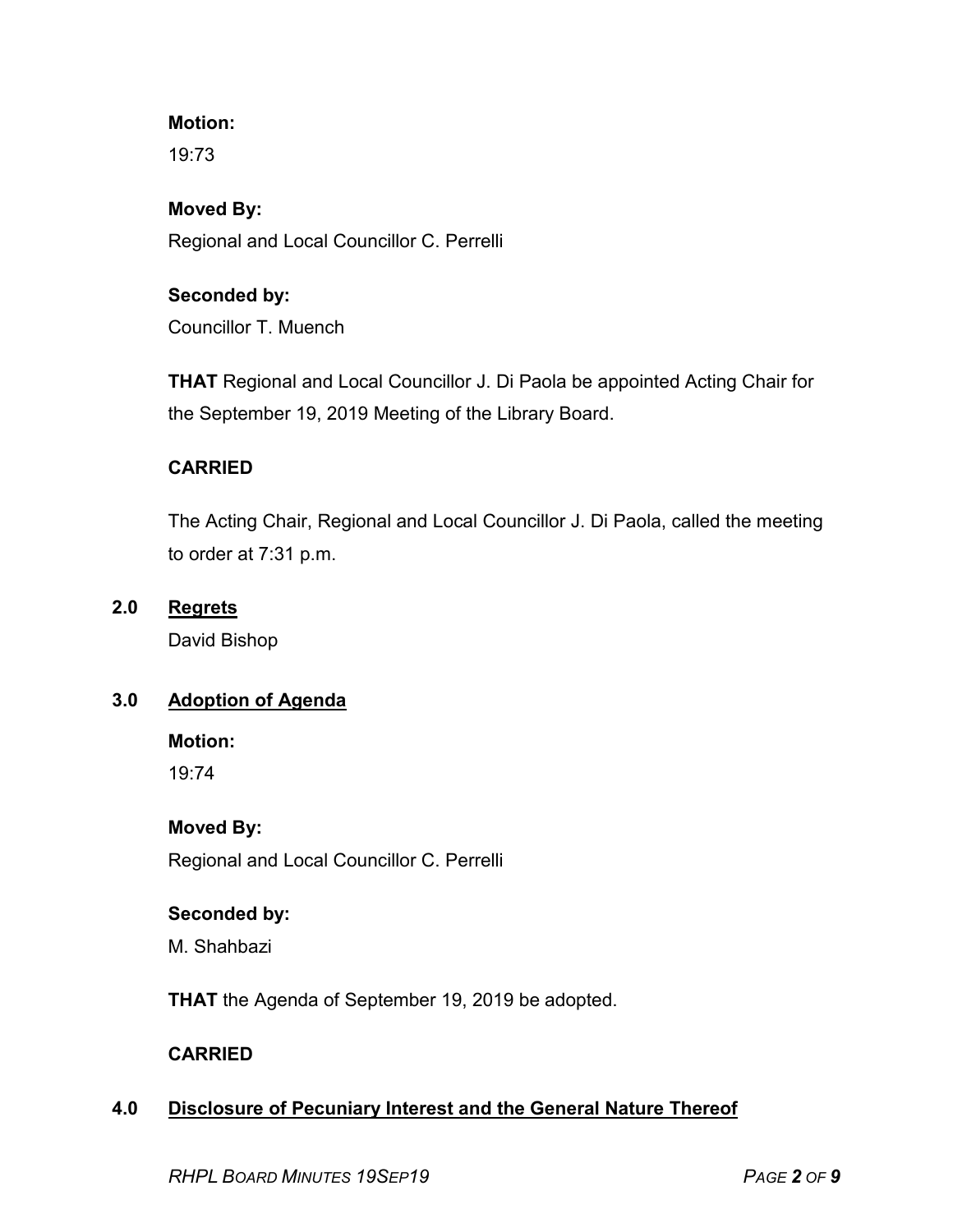There were no disclosures of pecuniary interest.

# **5.0 Minutes**

# **5.1 Library Board Minutes – June 27, 2019**

#### **Motion:**

19:75

# **Moved By:**

S. Chait

# **Seconded by:**

Councillor T. Muench

**THAT** the Minutes of June 27, 2019 be adopted

# **CARRIED**

# **5.2 Special Library Board Minutes – August 14, 2019**

#### **Motion:**

19:76

# **Moved By:**

Councillor T. Muench

# **Seconded by:**

M. Shahbazi

**THAT** the Minutes of August 14, 2019 be adopted

# **CARRIED**

# **6.0 Correspondence**

There was no correspondence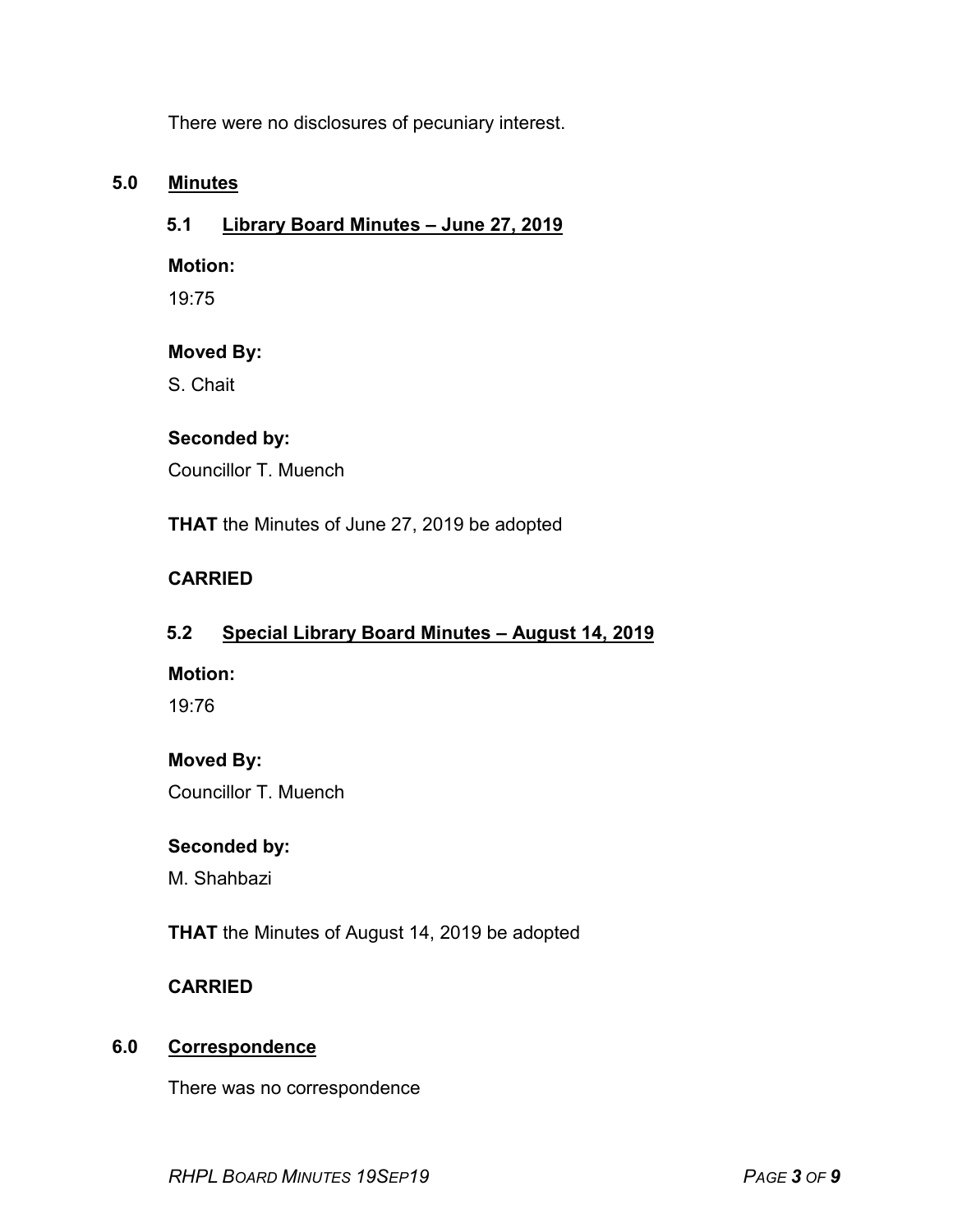# **7.0 Reports**

Accessible documents can be accessed through the [RHPL website > Your](https://www.rhpl.ca/your-library/about-us/library-board)  Library [> About Us > Library](https://www.rhpl.ca/your-library/about-us/library-board) Board

#### **7.1 Draft 2020 Capital Budget Report – SRLIB19.33**

A report was issued prior to the meeting and presented by L. Procter Maio, Chief Executive Officer.

**Motion:**

19:77

#### **Moved By:**

S. Chait

#### **Seconded by:**

Regional and Local Councillor C. Perrelli

**That** the draft Richmond Hill Public Library 2020 Capital Budget dated September 19, 2019 be approved.

#### **CARRIED**

**7.2 Richmond Green Library Materials Handling System Acquisition Report – SRLIB19.34**

A report was issued prior to the meeting and was presented by Y. Hwang, Director, Technologies.

#### **Motion:**

19:78

#### **Moved By:**

Regional and Local Councillor C. Perrelli

#### **Seconded by:**

M. Shahbazi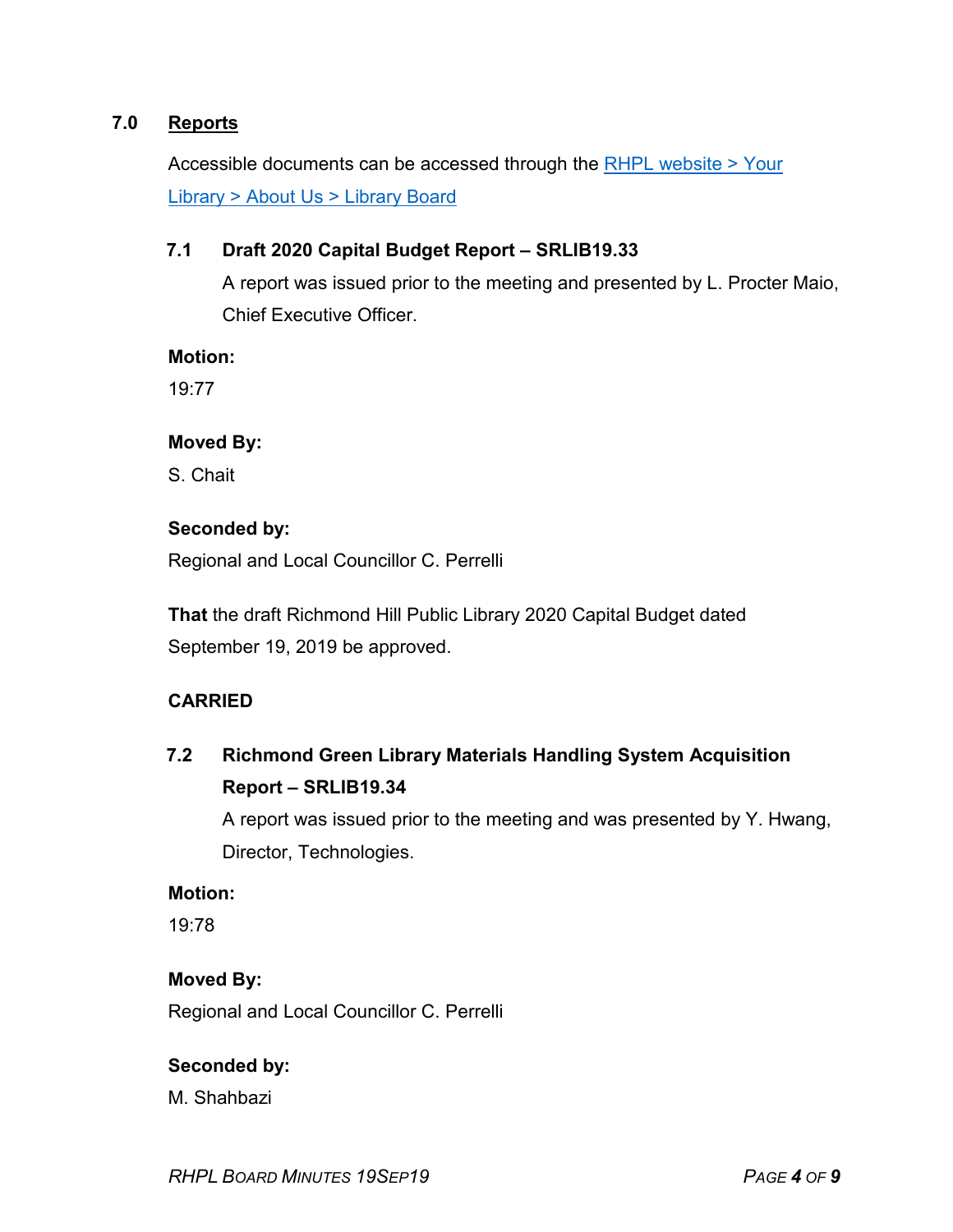**THAT** the Library follow the competitive procurement process for the purchase of the Richmond Green Library automated library materials handling system, as per the Procurement Policy.

# **CARRIED**

# **7.3 New Oak Ridges Library Status Report – SRLIB19.35**

A report was issued prior to the meeting and was presented by B. Ransom, Director, Customer Experiences.

**Motion:**

19:79

# **Moved By:**

Regional and Local Councillor C. Perrelli

# **Seconded by:**

Councillor T. Muench

**THAT** the New Oak Ridges Library Status Report dated September 19, 2019 be received for information.

# **CARRIED**

*Councillor G. Beros disconnected from remote attendance at 8:10 p.m.*

# **8.0 New Business**

**8.1 Pass the Chair to Regional and Local Councillor C. Perrelli as Regional and Local Councillor J. Di Paola wanted to present new business items.**

# **Motion:**

19:80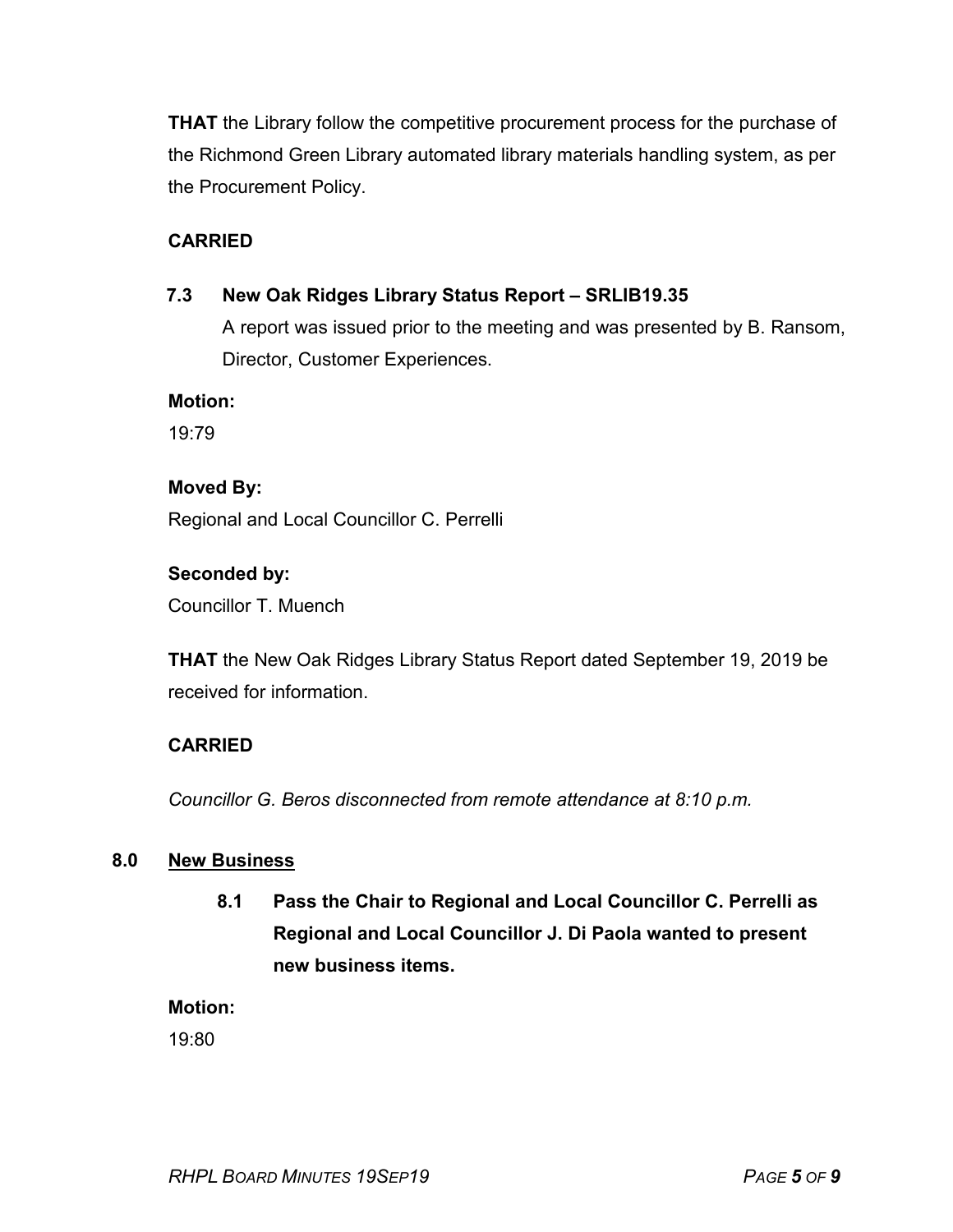# **Moved By:** Regional and Local Councillor C. Perrelli

# **Seconded by:**

Councillor T. Muench

**THAT** the Chair pass to Regional and Local Councillor C. Perrelli.

The Chief Executive Officer advised as per the Library Board By-laws, requests for placing items on the agenda must be made at least one week prior to the meeting.

# **8.2 RHPL Board By-laws notice requirement.**

# **Motion:**

19:81

# **Moved By:**

Regional and Local Councillor J. DiPaola

# **Seconded by:**

Councillor T. Muench

**That** the Library Board By-laws be waived requiring one week notice for new business.

# **CARRIED**

# **8.3 Recruitment process for the new Library Chief Executive Officer.**

#### **Motion:**

19:82

# **Moved By:**

Regional and Local Councillor J. DiPaola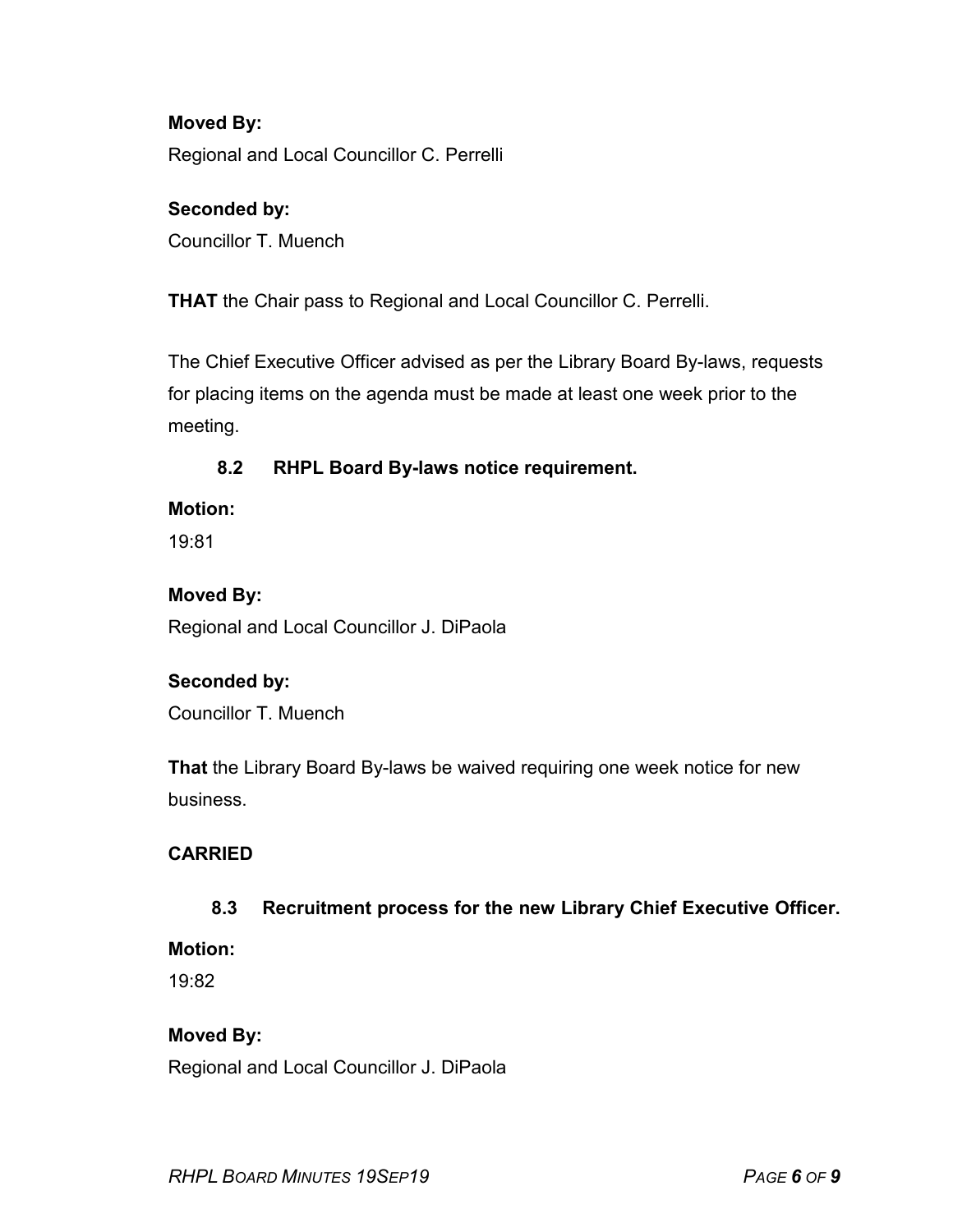#### **Seconded by:**

Councillor T. Muench

**That** the Library Board requests the City of Richmond Hill Human Resources Department to conduct the recruitment of the Chief Executive Officer position.

# **CARRIED**

# **8.4 Third party review of Library.**

**Motion:**

19:83

#### **Moved By:**

Regional and Local Councillor J. DiPaola

#### **Seconded by:**

S. Chait

**That** the Library Board requests the City of Richmond Hill to inquire if a third party review of the Library can be accommodated in the Provincial Audit and accountability funding allocation received by the City; and

**That** the Library Board requests the City of Richmond Hill to oversee the review on the Library Board's behalf.

# **CARRIED**

*Councillor T. Muench left the meeting at 8:20 p.m.*

# **9.5 Pass the Chair to Regional and Local Councillor J. Di Paola.**

#### **Motion:**

19:84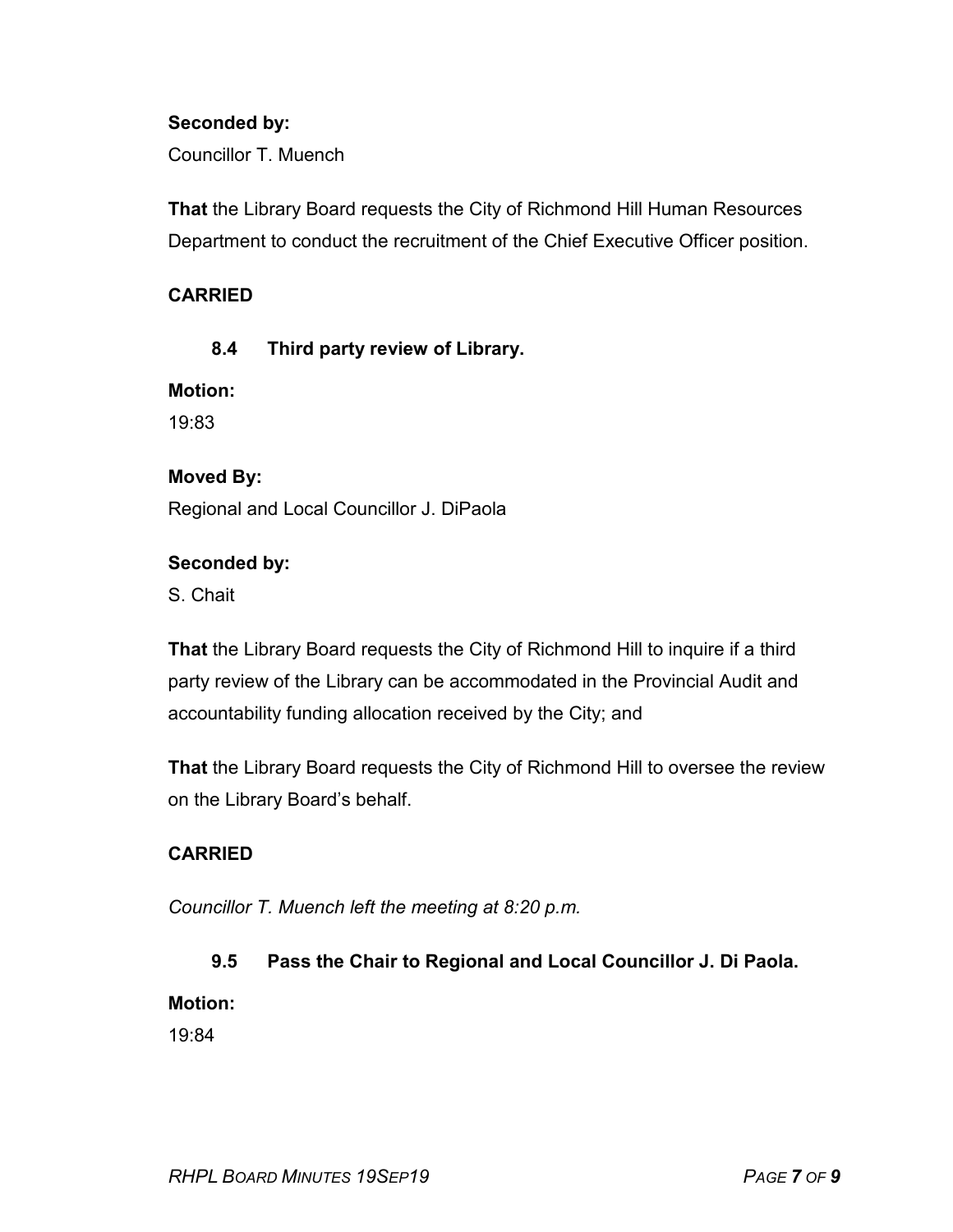#### **Moved By:**

Regional and Local Councillor J. DiPaola

#### **Seconded by:**

M. Shahbazi

**That** the Chair pass back to Regional and Local Councillor J. Di Paola.

#### **9.0 Member Announcements**

Regional and Local Councillor C. Perrelli invited everyone to his 1<sup>st</sup> Annual City Fest event.

#### **10.0 Date of Next Meeting**

# **10.1 Library Board monthly meeting dates.**

**Motion:**

19:85

# **Moved By:**

Regional and Local Councillor C. Perrelli

#### **Seconded by:**

M. Shahbazi

**That** the Library Board approves moving the regular meeting date from the third Thursday to the third Tuesday of the month, effective October 2019.

# **CARRIED**

The next Regular Meeting of the Library Board will be held on: **Tuesday, October 15, 2019 at 7:30 p.m. at Central Library.**

#### **11.0 Adjournment**